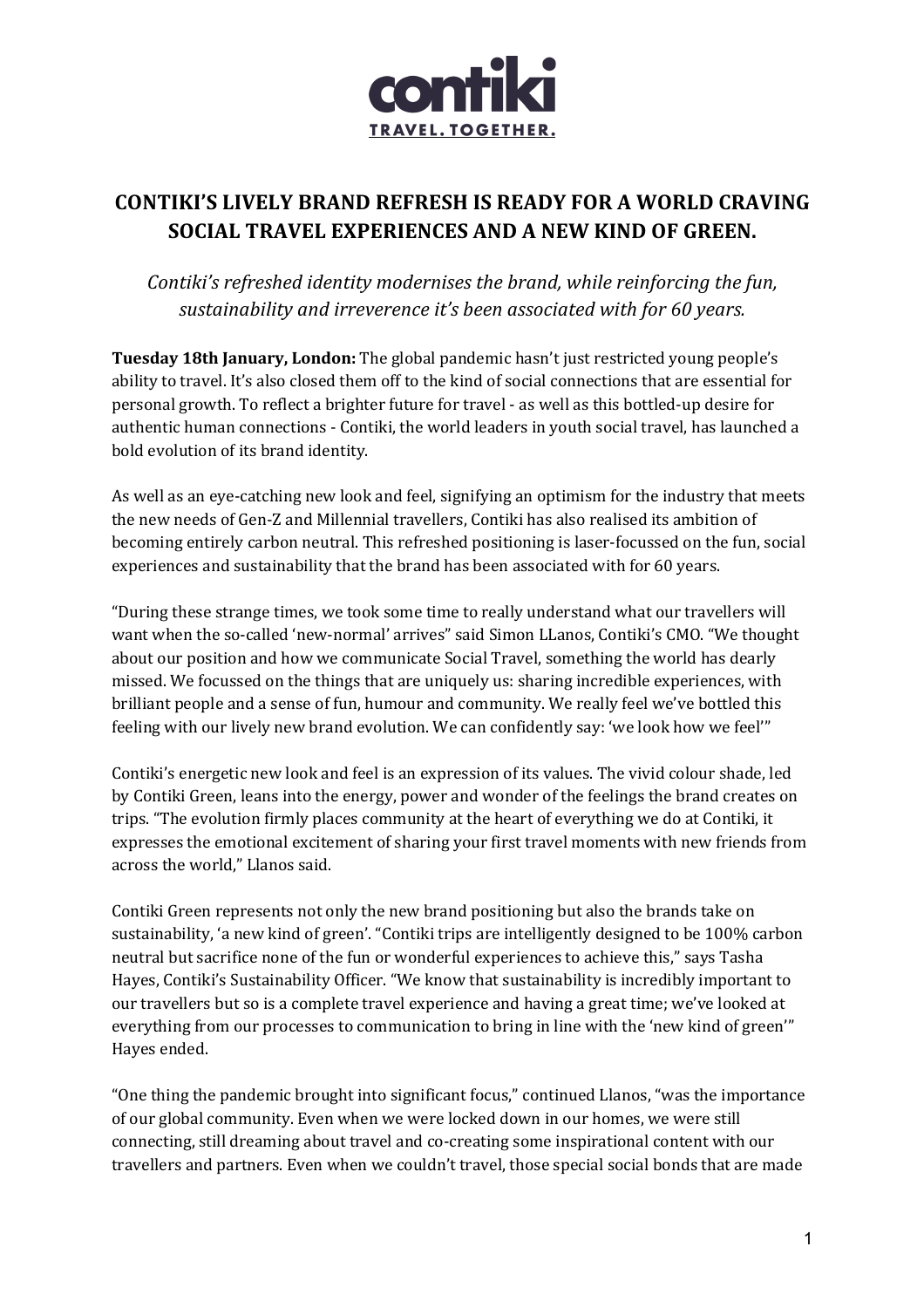

on a Contiki trip endured - and that is truly unique to us. So for 2022 and beyond, we live by our brand philosophy of 'Travel.Together.' which means to travel with one another, the cultures we enjoy and the environment, too."

The evolution for Contiki comes at a time where the brand has set ambitious goals for 2022, continuing its global expansion in the 18-35s market. "In the last 2 months we've really started to see encouraging signs of a meaningful recovery," said Adam Armstrong, Contiki CEO. "Our travellers are resilient, confident and eager to resume their travels. We've developed this exciting new positioning with their help - and we look forward to welcoming them back to Social Travel with Contiki this year."

To celebrate the brand evolution Contiki have released two new brand videos.

Link 1 - Brand explainer with team Link 2 - Brand explainer

For more information please visit

**– Ends –**

#### **Images**

Hero Image: https://we.tl/t-NnKIGQSV6N



**Secondary Images:** https://we.tl/t-hVOCqlMBbS

#### **ABOUT CONTIKI**

Contiki are the world leaders in social youth travel. We've been providing amazing travel experiences for young travellers, from 18-35 years old, since 1962. Imagine how good you would be at something if you had been doing it for more than 60 years?